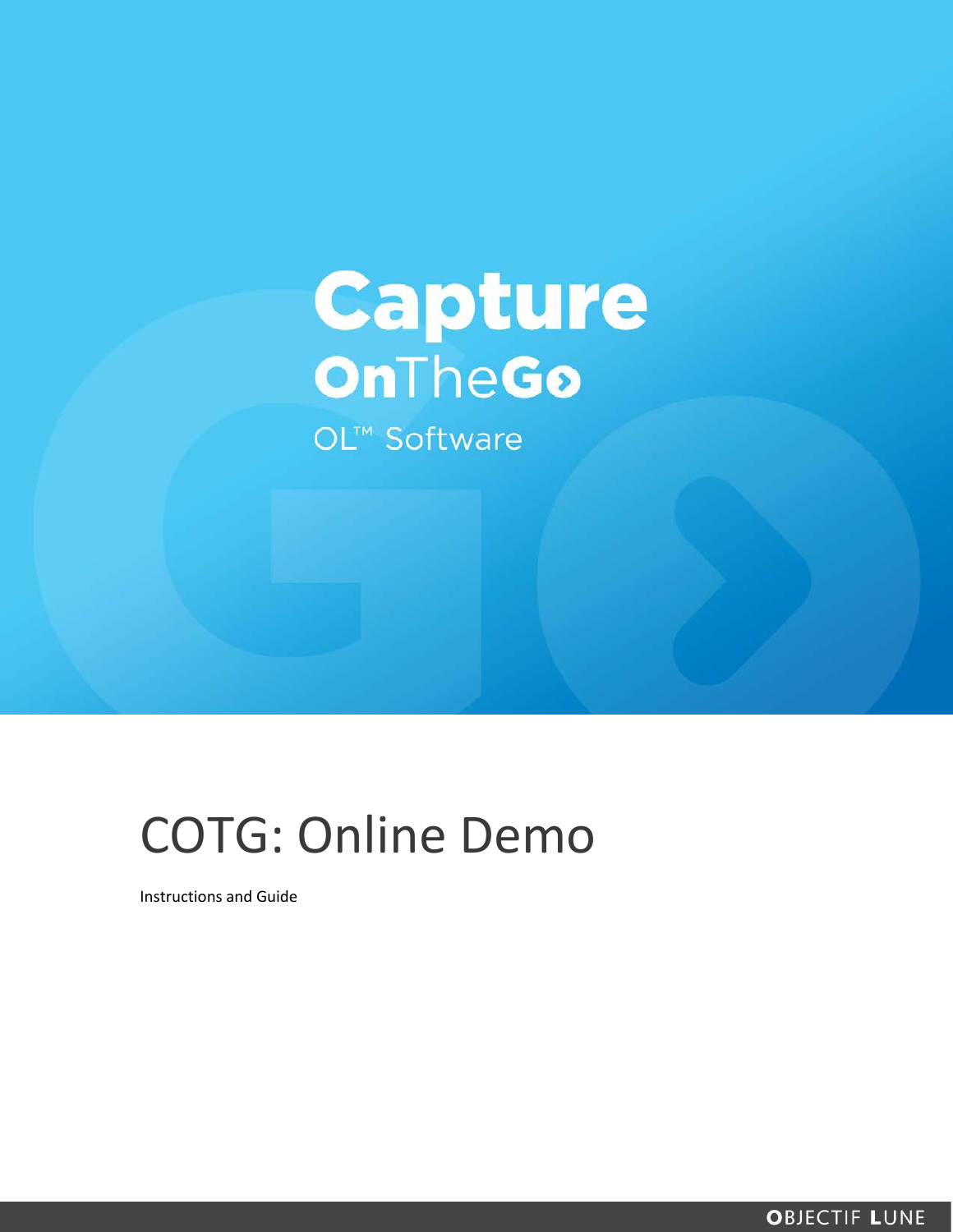## **Capture OnTheGo**

COTG : Online Demo – Instructions and Guide

OBJECTIF LUNE Inc. captureonthego.objectiflune.com

© 2016 Objectif Lune Incorporated. All rights reserved.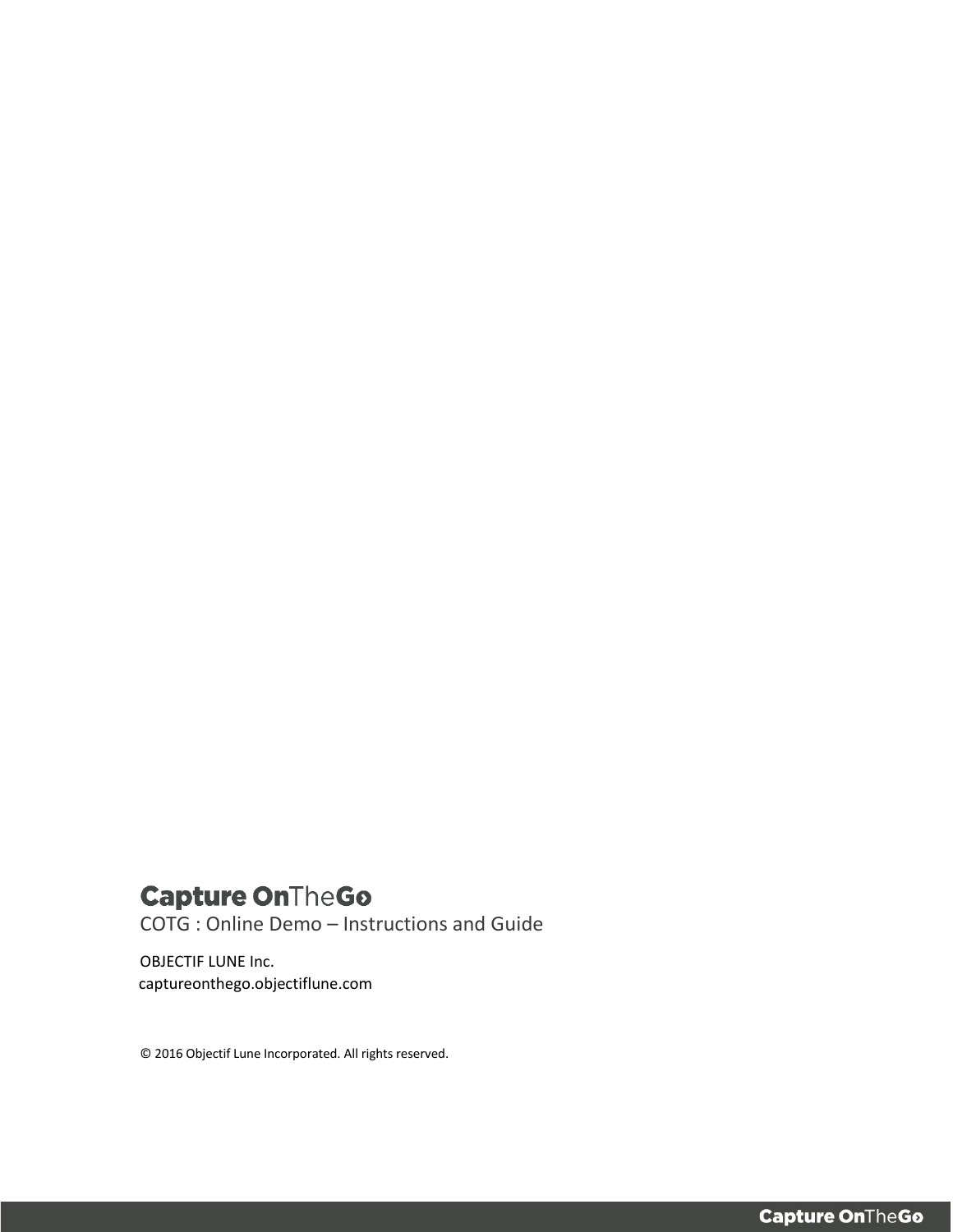### Table of Contents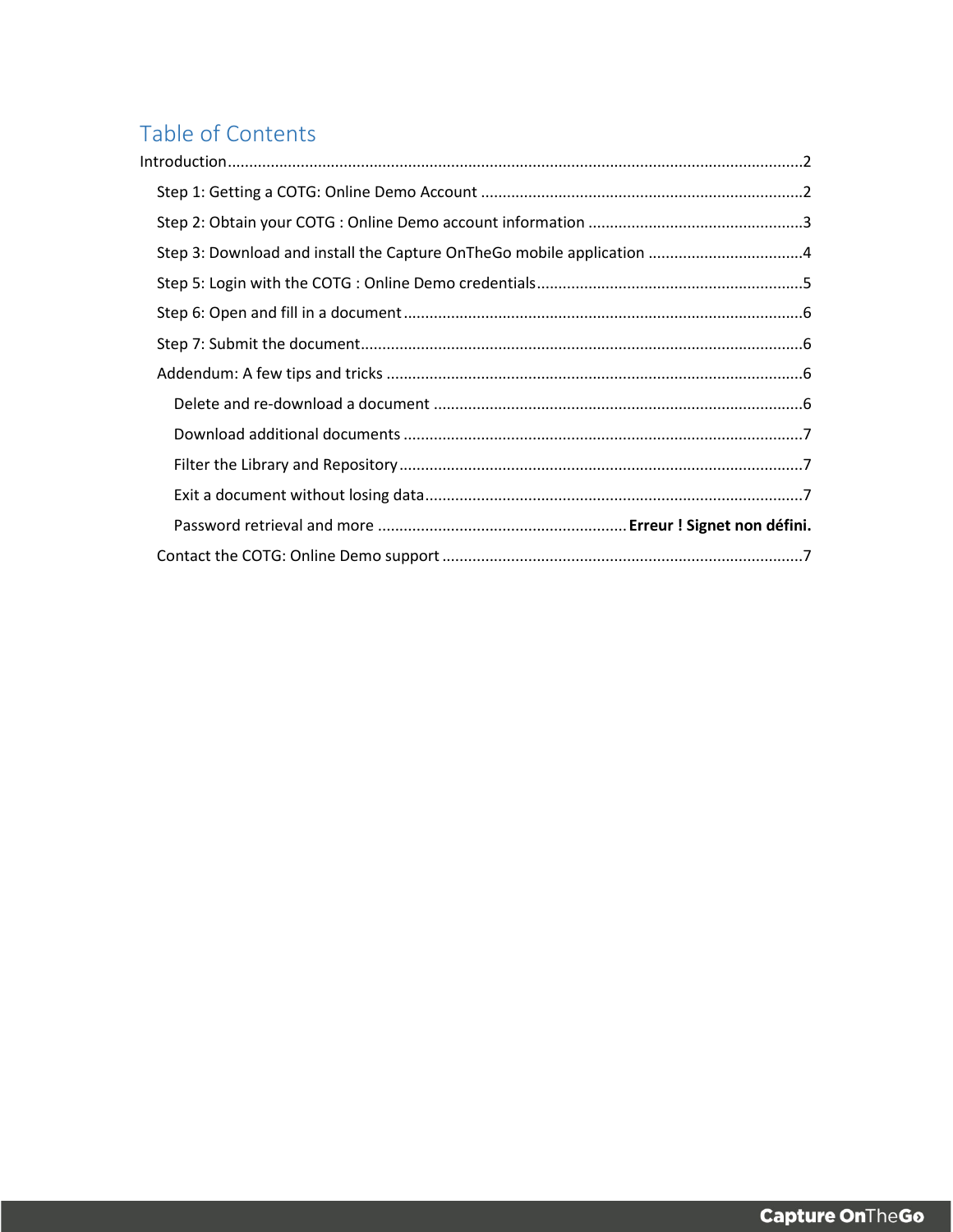#### <span id="page-3-0"></span>Introduction

Thank you for requesting a Capture OnTheGo demo! The following will guide you through experimenting with this demonstration of the software solution.

In this demo, you can experiment with the Capture OnTheGo mobile application and try the following features:

- Requesting and downloading documents from a Workflow server
- Use standard COTG widgets such as the photo, device info, and signature.
- Submit the form data and receive a processed PDF demonstrating the post-processing power of COTG and Workflow.

#### <span id="page-3-1"></span>Step 1: Getting a COTG: Online Demo Account

If you have not already done so, you will need to get an OL Learn account, and head to your profile page on [http://learn.objectiflune.com/profile/cotg.](http://learn.objectiflune.com/profile/cotg)

#### First, click on **Create Account**:

| <b>OL</b> Learn       | Profile<br>Logout<br>$=$                                                        |
|-----------------------|---------------------------------------------------------------------------------|
| Public profile        | Capture OnTheGo account info                                                    |
| API access tokens     | You do not currently have a COTG account associated with your OL Learn account. |
| Capture OnTheGo demos | Create account                                                                  |

Then, enter your desired password (it can be different than your OL Learn account password!):

<span id="page-3-2"></span>

| <b>OL</b> Learn       | Profile<br>Logout            | $=$ |
|-----------------------|------------------------------|-----|
| Public profile        | Capture OnTheGo account info |     |
| API access tokens     | Username                     |     |
| Capture OnTheGo demos | evie@learn.objectiflune.com  |     |
|                       | Password                     |     |
|                       | mypassword                   |     |
|                       | Update                       |     |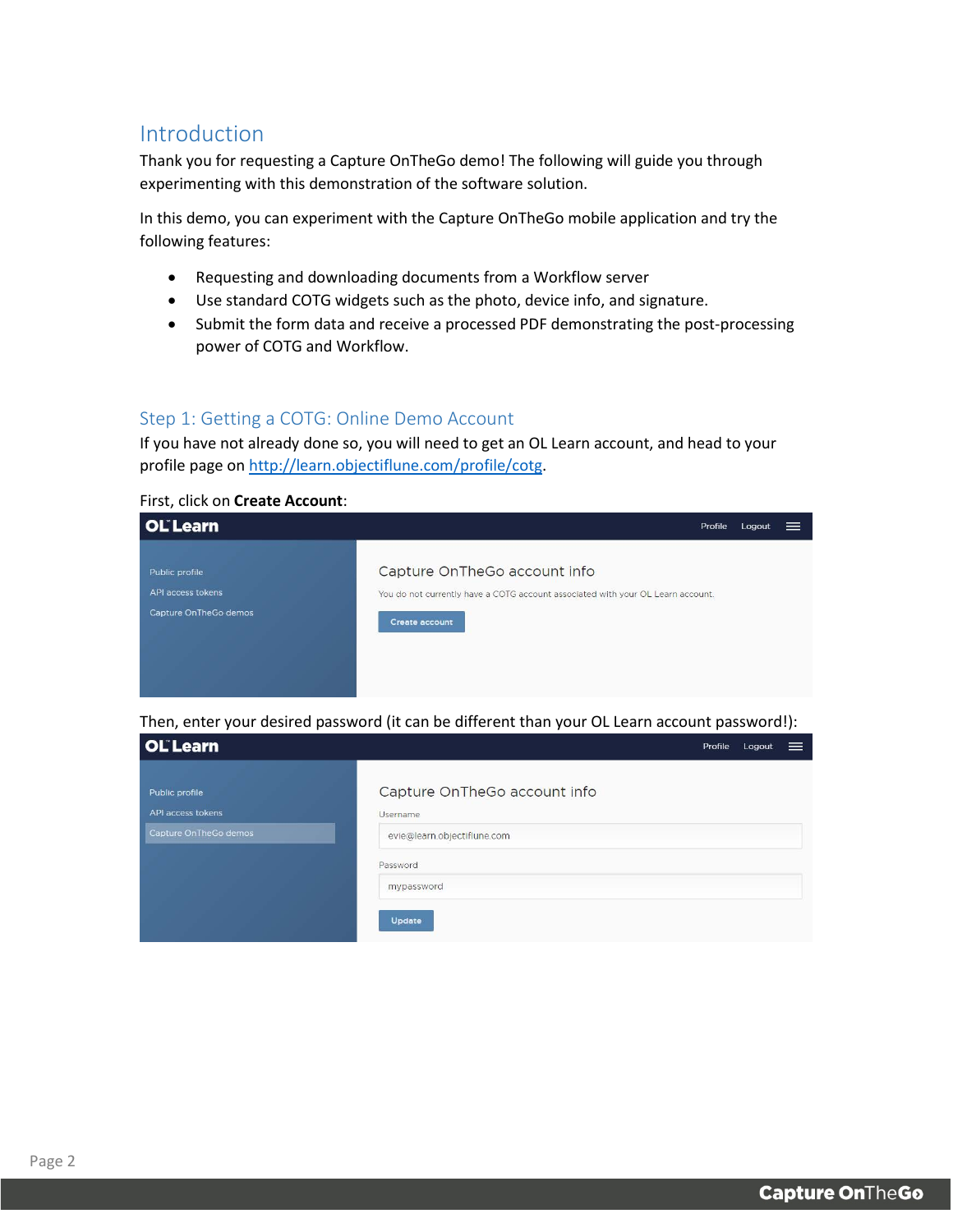#### Step 2: Add documents to your account

One your account is created, you may proceed to adding one or more document to it. You can add any document you see on the COTG Profile page, any number of times:

| <b>Bill of Lading</b>     | <b>Event Feedback</b>     | <b>Event Registration</b> |
|---------------------------|---------------------------|---------------------------|
| A sample Bill of Lading   | A sample Event Feedback   | A sample Event            |
| document based on the     | document based on the     | Registration document     |
| template of the same name | template of the same name | based on the template of  |
| found in Connect          | found in Connect          | the same name found in    |
| Designer's "Capture"      | Designer's "Capture"      | <b>Connect Designer's</b> |
| OnTheGo Starter           | OnTheGo Starter           | "Capture OnTheGo Starter  |
| Templates".               | Templates".               | Templates".               |
| Author: Objectif Lune     | Author: Objectif Lune     | Author: Objectif Lune     |
| Create document           | Create document           | Create document           |

When you click "Create Document" on any of these templates, it is added to the list of active document at the bottom. Each document can be deleted from this list by pressing the **Delete** button, which also removes it from the COTG Repository:

| Capture OnTheGo documents  |               |
|----------------------------|---------------|
| <b>Event Feedback</b>      | <b>Delete</b> |
| <b>Patient Information</b> | <b>Delete</b> |
| <b>ACME Bill of Lading</b> | <b>Delete</b> |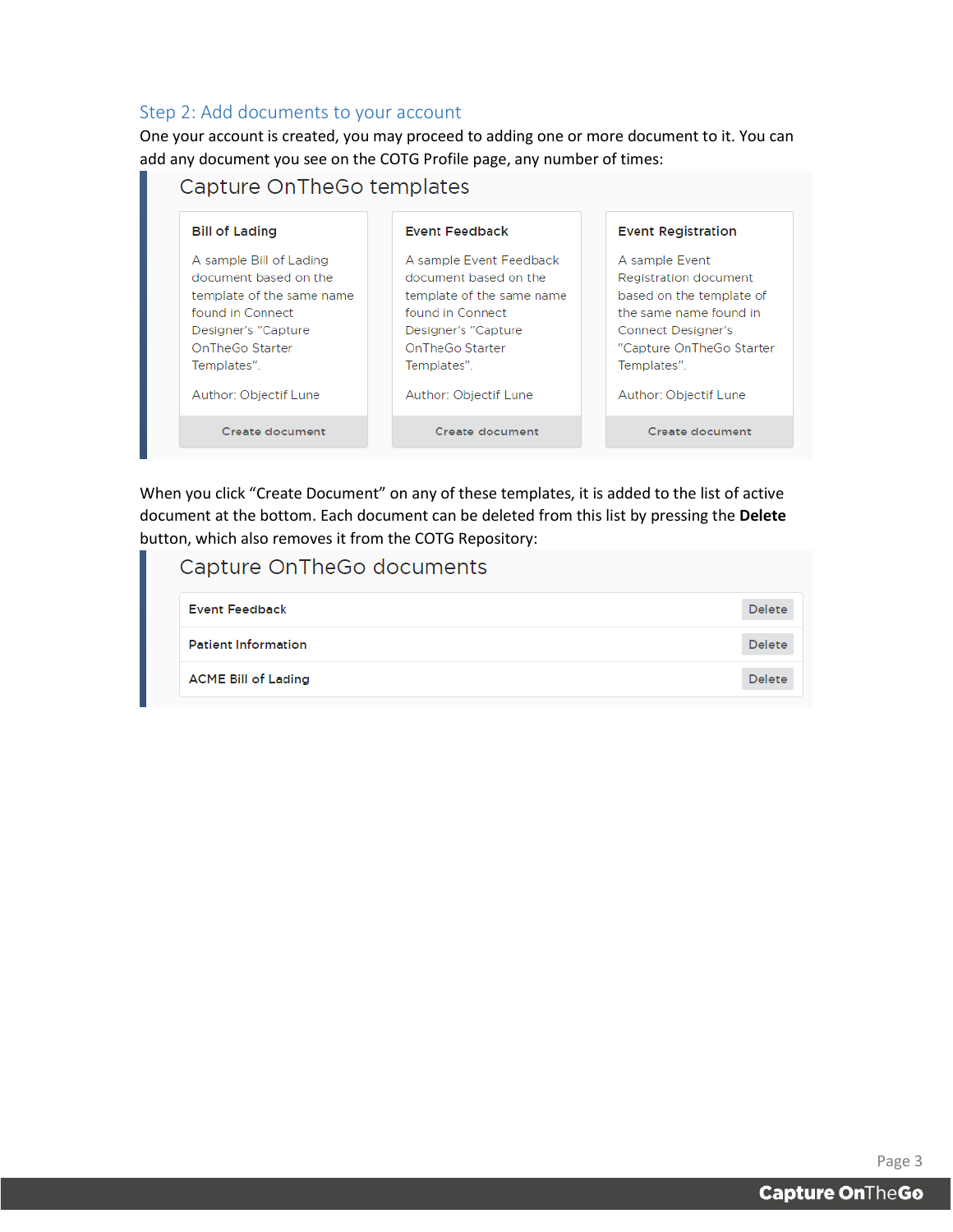#### <span id="page-5-0"></span>Step 3: Download and install the Capture OnTheGo mobile application

In order to use the demo, you will need to download and install the Capture OnTheGo mobile application. The app is compatible with the three major mobile operating systems:

- For Android, go to the [Google Play store.](https://play.google.com/store/apps/details?id=com.objectiflune.captureonthego)
- For iPhone and iPad, go to the [App Store.](https://itunes.apple.com/ca/app/objectif-lune/id896846284?mt=8)
- For Windows 10, go to th[e Microsoft Store.](https://www.microsoft.com/en-ca/store/apps/capture-onthego/9nblggh68xfb)

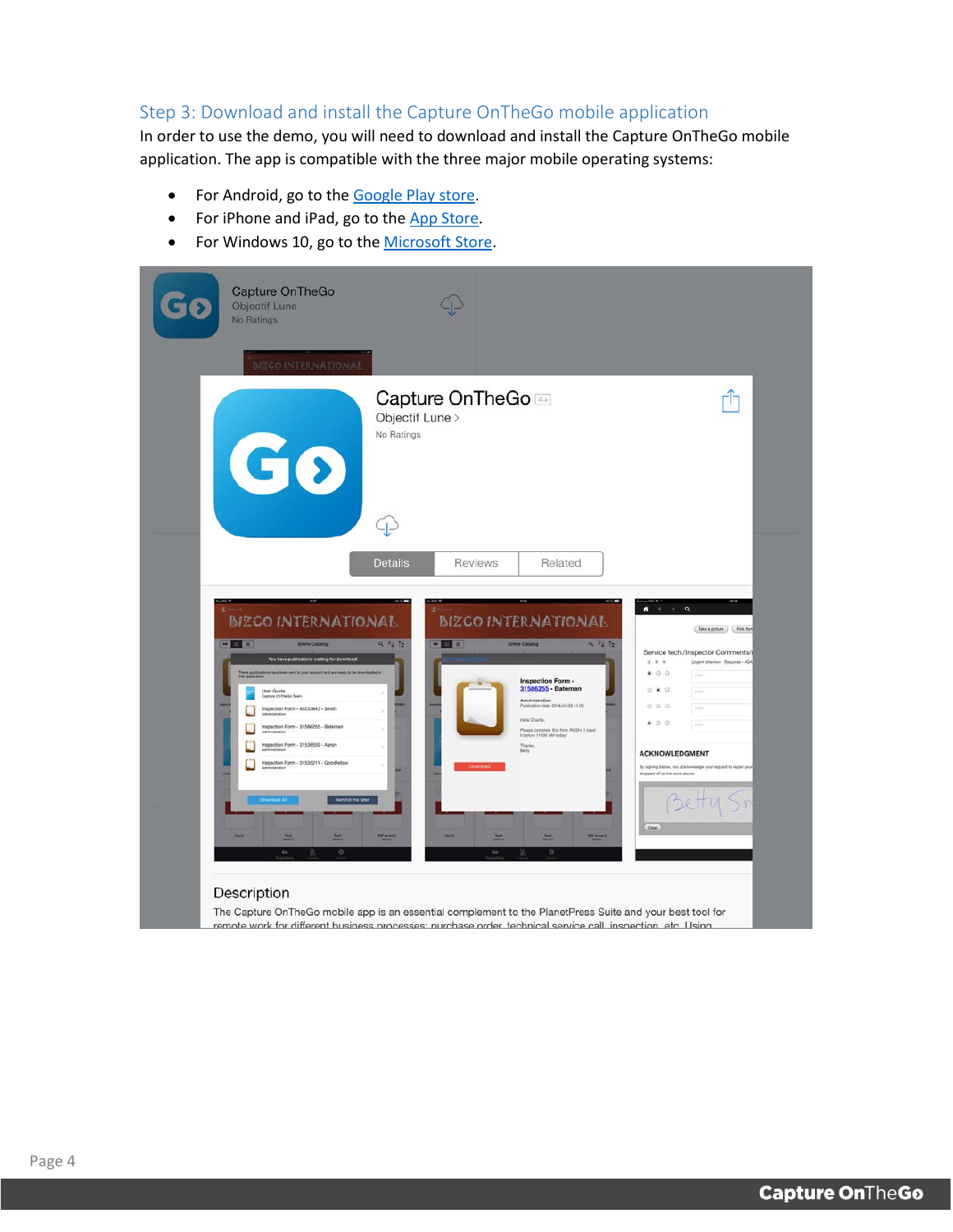#### Step 4: Open the Capture OnTheGo application



Once the mobile application is installed, you are now ready to open the application itself. Simply click on the blue "Go" icon to start!

#### <span id="page-6-0"></span>Step 5: Login with the COTG : Online Demo credentials

Upon opening the application, you are required to login. Simply use the username and password you obtained in Step 1 to continue in the app.



Once you have logged on, the Library appears:



Page 5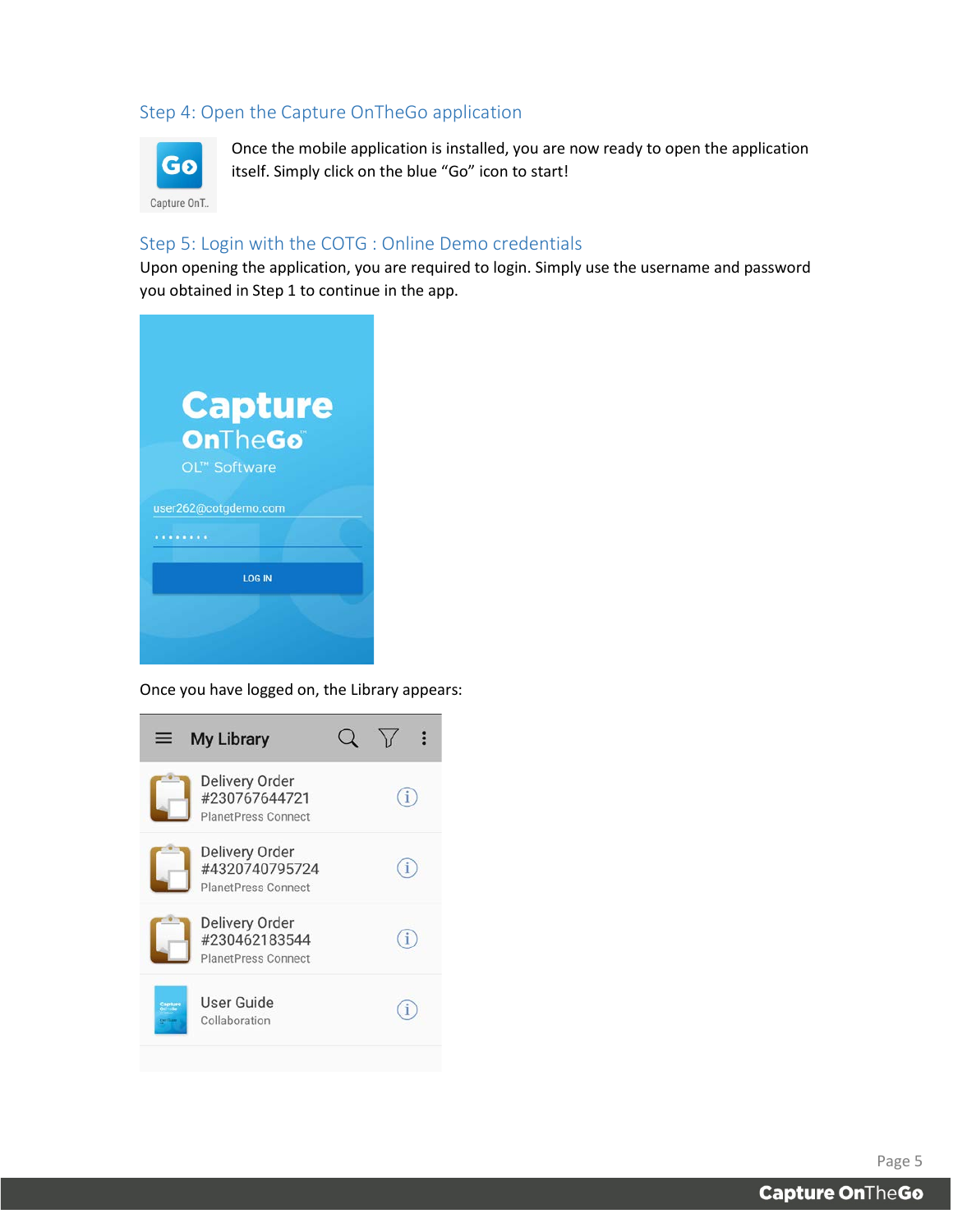#### <span id="page-7-0"></span>Step 6: Open and fill in a document

To open a document, simply tap anywhere on its title (anywhere except the  $(i)$  icon). The document appears on your screen. Interaction with the elements is straightforward and intuitive, so we'll let you explore them on your own!

#### <span id="page-7-1"></span>Step 7: Submit the document

Once you have filled in the desired widgets, simply click the Submit button at the bottom. Submitting the information may take a few moments if you have attached a picture and/or are on a slow network or mobile connection. Once the document has finished submitting, you will see a green checkmark appear on the document in the Library:



**Delivery Order** #230462183544

**PlanetPress Connect** 

Once that's done, within a minute or two you will receive an email containing the data you submitted. This email might also include a link to download a PDF version of the results.

#### <span id="page-7-2"></span>Addendum: A few tips and tricks

Here are a few tips and tricks regarding the demo that you might find useful!

#### Documents submitted through COTG are also saved on your profile

Whenever a document is submitted through COTG, if a PDF is generated by the return data, it will be made available through your profile:

#### Capture OnTheGo documents **Event Feedback View PDF** Delete **Patient Information** Delete **ACME Bill of Lading** Delete

#### <span id="page-7-3"></span>Delete and re-download a document

You can delete a document by swiping from right-to-left on the document in the Library, then tapping the Delete link. This removes the local copy which you can re-download from the Repository (tap the  $\equiv$  icon, then Repository, tap the document and click Download). This resets its data and removes the status icon.